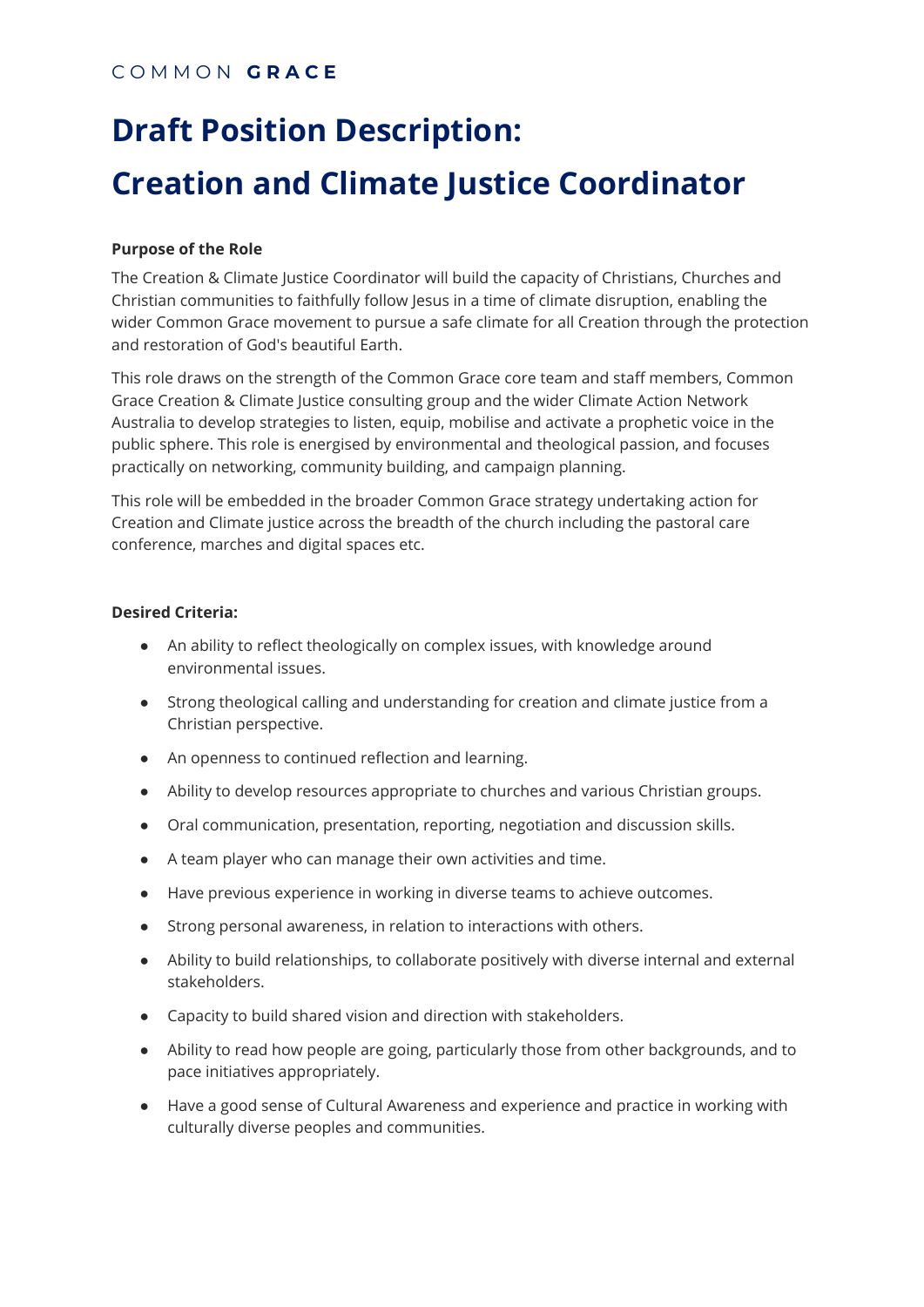- A commitment to growing/harnessing the capacities and agencies of others, beyond making their own contributions.
- An awareness of the pastoral and support needs of people of diverse ages and backgrounds who are working for creation and climate justice.
- Demonstrated capacity to deliver projects in a timely way, in line with their aims and objectives.
- Recognizes the importance of attention to detail and follow through on commitments.
- An ability to keep a number of activities on track at the same time.
- A capacity to evaluate outcomes of projects to review their effectiveness.
- Willingness to work with Creation & Climate Justice consulting group in direction-setting and evaluation.
- Adaptable and flexible, with a can-do attitude, energy and drive.
- High levels of self-confidence and personal integrity.
- An optimistic spirit and an ability to foster hope among others.
- A willingness to work with the ethos of Common Grace.

#### **Responsibilities**

*Coordinate the Common Grace Movement's initiatives to listen, equip, mobilise and raise a generous Christian voice in the public square pursuing a safe climate for all Creation through the protection and restoration of God's beautiful Earth.*

#### **A Justice Coordinator role at Common Grace generally involves:**

- Liaison and coordination of consultants and contributors
- Supporting the development of campaigns strategy and tactics
- Producing and commissioning reactive and planned content
- Coordinating the production of resources and campaigns
- Building the wider network of those involved in championing Creation & Climate justice
- Working with the wider sector movements to ensure coordinated advocacy and mobilisation activities
- Coordinating meetings and volunteers
- Managing communication with members and church communities to enable participation & deeper engagement

## C O M M O N **G R A C E**